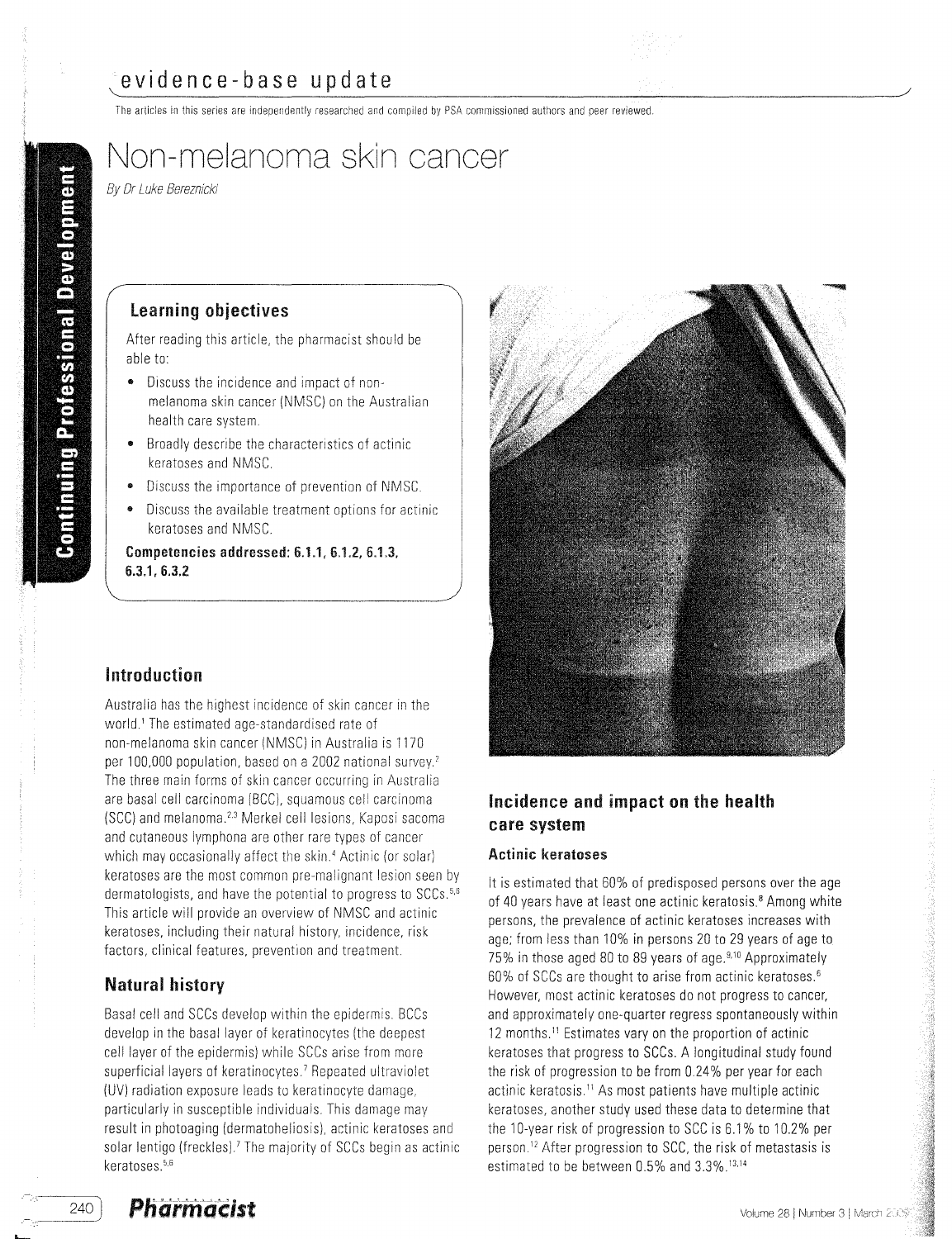

Continuing<br>Professional Development<br>& Practice Improvement centical Society of Australia

### **NMSC**

NMSC is by far the most common cancer diagnosed in Australia:<sup>4</sup> the incidence of treated NMSC in Australia in 2002 was more than five times the incidence of all other cancers combined.' NMSC onlyaccounts for approximately 1% of cancer deaths in Australia,<sup>15</sup> but imposes a large burden on the health care system. It is estimated that 70% of men and 58% of women will experience at least one NMSC by the age of 70 years.<sup>2</sup> Rates of NMSC have increased since 1985, with the greatest increase in those aged over 60 years.<sup>2</sup> The incidence rate for those younger than 60 years has stabilised over this time.<sup>2</sup> Even though NMSC can generally be managed in the primary care setting without hospitalisation, NMSC still acounts for more hospital admissions than any other cancer type.<sup>15</sup> The Australian Institute of Health and Welfare published a report on NMSC in September 2008.<sup>4</sup> Some of the key findings were:

NMSC is by far the most common cancer diagnosed in Australia; the incidence of treated NMSC in Australia in 2002 was more than five times the incidence of all other cancers combined,

- Over 400,000 Australians were projected to be diagnosed with NMSC in 2008:
- 410 Australians died from NMSC in 2006;
- e NMSe now results in almost 1,000,000 general practitioner encounters peryear, and the number of encounters rose by 14% between 1998 and 2007;
- Inpatient separations where NMSC was the principal diagnosis more than doubled between 1993-4 and 2006-7 from 36,000 to 80,000; and
- Hospitalisation for NMSe was significantly more likely for Australian-born patients.

BCC is the most common malignancy in white people,<sup>16</sup> and accounts for approximately two-thirds of NMSC in Australia.<sup>4</sup> Most of the remaining NMSC in Australia is SCC. The agestandardised rates of BCC and SCC in Australia are 884 and 387 per 100,000 population, respectively.<sup>2</sup> BCC rarely metastasises to other organs, but can be highly invasive and cause destruction of local tissue.<sup>4</sup> While mortality due to BCC is low, it causes significant morbidity and places a large burden on health care services. SCC is also invasive and possesses a greater potential to metastasise than BCC.<sup>4</sup> Most SCC are thought to follow actinic keratoses, which result from excessive sun exposure. $5.6$ 

# **Characteristics**

BCC characteristically occurs in areas of the body exposed to the sun. It is most common on the head and neck (80% of cases) and the trunk (15% of cases) and the arms and legs.<sup>17</sup> However, BCe may also arise in unusual sites, including the breasts, perianal area, genitalia, palms and soles." The most common presentation of BCC is nodular.<sup>17</sup> Nodular BCCs commonly presents with a raised pearly pink and white nodule or papule with a smooth, shiny, translucent surface with overlying telangiectases and a rolled border, at times exhibiting central crusting or ulceration.<sup>18</sup> Superficial BCC presents as a scaly erythematous patch or plaque. Nodular and superficial BCC may contain melanin, giving a brown, black or blue appearance to the lesions.<sup>17</sup> The least common presentation of BCC is the sclerosing (or morphoeic) type, and these lesions are typically ivory-coloured or colourless. The skin may be atrophic and indurated. Patients may also present with mixed subtypes, or with uncommon variants.

SCCs are most often found on the lips, ears and scalp.<sup>18</sup> The lesions are papules or plaques that are firm, skin-coloured or pink, and smooth or hyperkeratotic.<sup>19</sup> Ulceration may also be present.<sup>19</sup> Patients may describe their lesions as itchy or painful nonhealing wounds that bleed when traumatised.<sup>19</sup> Actinic keratoses are lesions that occur on UV-exposed areas of the body. They appear as rough, scaly patches that range in colour from normal skin tone to reddish brown.<sup>20</sup> They are usually between one and 2.5 centimetres in diameter, but may be larger. Patients may present with single or multiple lesions covering a large area of skin. Lesions may be asymptomatic or cause pruritis or a burning sensation.<sup>21</sup>

It is often difficult to determine the cell type and whether the lesion is malignant or not; in primary care settings, sensitivity of clinical examination for diagnosing skin cancer has been reported to range from 40% to 80%.<sup>22,23</sup> Patients with suspicious lesions should be encouraged to present to an appropriate medical practitioner for further investigation.

# **Risk factors**

The most important risk factor for NMSC is exposure to UV radiation, particularly during childhood and adolescence.<sup>4</sup> Risk factors for NMSC are also risk factors for actinic keratoses because of the direct relationship between actinic keratoses and SCC.<sup>24</sup> The majority of all skin cancers are thought to be caused by high intensity or cumulative exposure to UV radiation.<sup>25</sup> It is important to remember that there are no 'safe' UV rays: UVB is the primary carcinogen, while UVA is synergistic.<sup>26</sup>

UV exposure is accepted as the major cause of  $NMSC$ , $27$ although the relationship between it and UV exposure is complex.<sup>28</sup> The timing, pattern of exposure and amount of exposure are all important variables.<sup>17</sup> The risk of NMSC is increased by recreational exposure to the sun during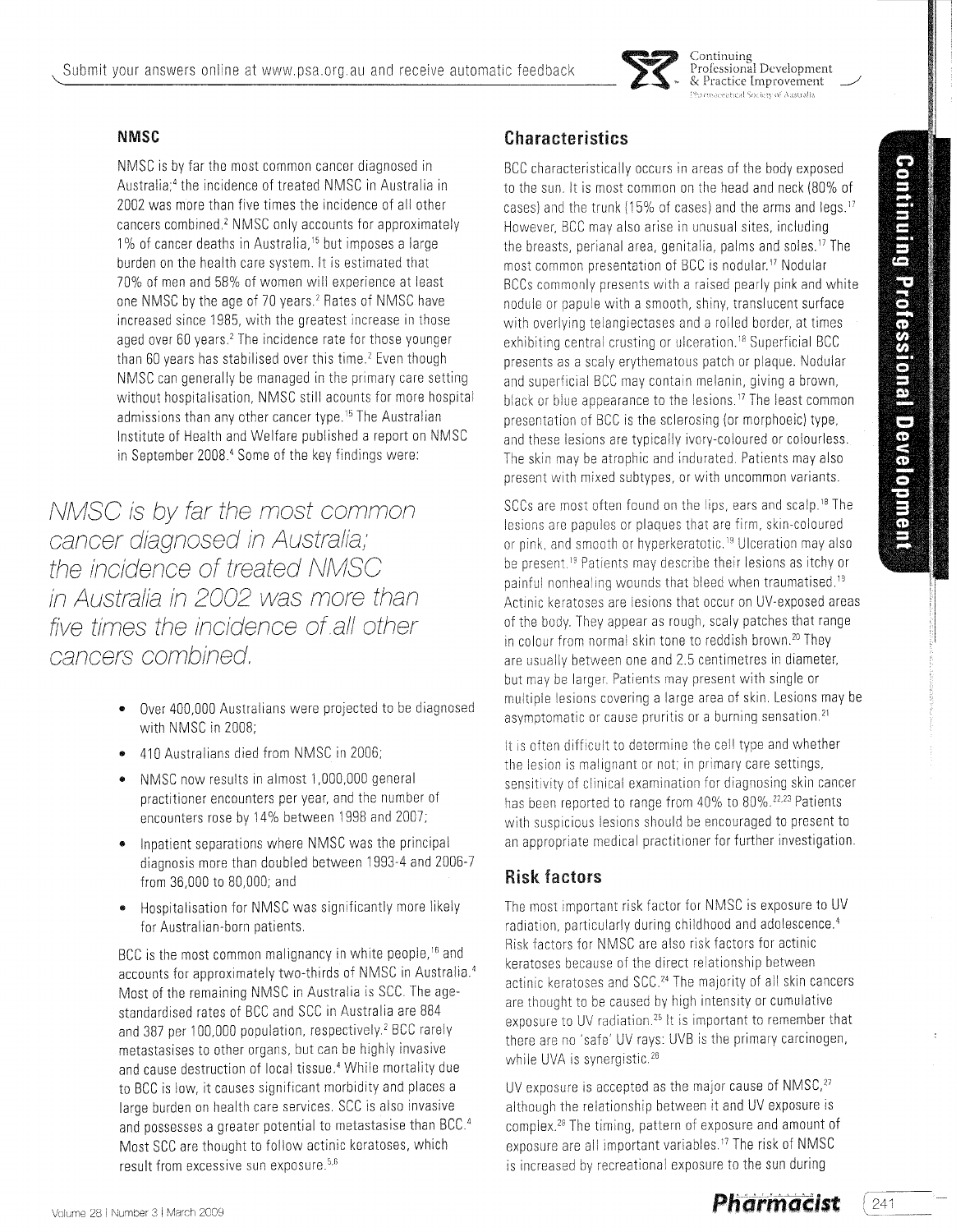# evidence-base update

The articles in this series are independently researched and compiled by PSA commissioned authors and peer reviewed.

childhood and adolescence.<sup>27</sup> Intense intermittent exposure carries an increased risk of BCC compared to a similar degree of continuous exposure.<sup>29</sup> while the risk of SCC is strongly linked to cumulative sun exposure.<sup>28</sup> Advanced age is strongly linked to an increased incidence of actinic keratoses, because age is a proxy for total UV exposure.<sup>25</sup> Additional risk factors for NMSC include certain physical characteristics (fair complexion, red or blond hair and light eye colour), exposure to radiation and immunosupression.<sup>30</sup> Compared to the general population, the risk of subsequent BCC is 10-times higher in patients who have a history of BCC.<sup>31</sup>



A 5cm excision in the arm, the result of an operation to remove a skin cancer.

# **Prevention**

The most critical aspect of skin cancer management is prevention. The stabilisation in the rate of NMSC in Australians under the age of 60 years is encouraging.<sup>2</sup> because it suggests that exposure to national skin cancer prevention programs in childhood and adolescence has been effective in curbing the increasing incidence of NMSC in this age group. However, the overall incidence of NMSC is rising worldwide, particularly in the elderly population.<sup>2,32</sup>

The 'Slip! Slop! Slap!' and SunSmart campaigns are credited with changing the attitudes and behaviours of Australians regarding sun protection and skin cancer by delivering a consistent and continuous message for more than 25 years.<sup>33</sup> Avoidance of the sun and protection against exposure are essential primary and secondary preventive measures against NMSC.34 Although no randomised controlled trials (RCTs) have shown any effect of the use of sunscreen on the incidence of BCC, they have shown a protective effect on the development of actinic keratoses and SCC.<sup>35-37</sup> Daily use of sunscreen to the head, neck, arms, and hands seems to reduce the incidence of actinic keratoses more than

discretionary use.<sup>36</sup> Pharmacists are well placed to promote the prevention of skin cancer through sun avoidance and regular surveillance to assist with early detection of skin cancers. The Cancer Council website (www.cancer.org.au/ cancersmartlifestyle/SunSmart.htm) is a useful resource for both health professionals and consumers.

### **Treatment**

#### Actinic keratoses

Actinic keratoses may be treated for a variety of purposes: for cosmetic reasons, for relief of associated symptoms or, most importantly, to prevent SCC. Treatment options include ablative (destructive) therapies or topical therapies in patients with multiple lesions.<sup>20</sup> Cryotherapy (using liquid nitrogen, compressed nitrous oxide or carbon dioxide) is commonly used to treat actinic keratoses.<sup>20</sup> The cure rate for cryotherapy is high, with reported cure rates between 75 and 99%.<sup>38.41</sup> Cryosurgery can be performed in the office setting, and is well tolerated.<sup>20</sup> Curettage (mechanically scraping awayabnormal tissue) is also highly effective for actinic keratoses. It is useful for treating a limited number of lesions, especially those that are thick and hyperkeratotic.<sup>20</sup> Photodynamic therapy involves the application of a photosensitising agent (e.g. methyl aminolevulinate) to each lesion, followed by exposure to light of a specific wavelength. Various treatment protocols have been investigated, but photodynamic therapy is generally well tolerated, has excellent cosmetic results and is highly effective (cure rates between 69% and 93%).<sup>38,42,43</sup> In RCTs comparing cryotherapy and photodynamic therapy for actinic keratoses, both treatments were effective, but patients preferred photodynamic therapy, mainly because of improved cosmetic outcomes.<sup>40,41</sup>

The currently available topical therapies (including photodynamic therapy) for actinic keratoses are shown in Table 1.Topical therapies are useful for field treatment of multiple lesions.<sup>20</sup> Actinic keratoses on the face may respond more quickly to topical treatment than lesions on the scalp and other areas. There is limited comparative data between topical treatments, and it is unknown whether they prevent invasive skin cancer.<sup>44</sup> Regular emollient use is also effective for mild lesions.45.46 Salicylic acid possesses keratolytic effects, and may also be useful.<sup>47</sup> In addition to preventing actinic keratoses, sunscreens may lead to remission for some actinic keratoses.<sup>35.48</sup>

#### **BCC**

There are a variety of treatment options for BCC (see Box 1). The choice of treatment depends on a number of factors, including the overall risk of recurrence (see Box 2). Additional considerations include the age of the patient, their general health, their treatment preferences, access to primary or secondary care and cost.<sup>44</sup> Few RCTs have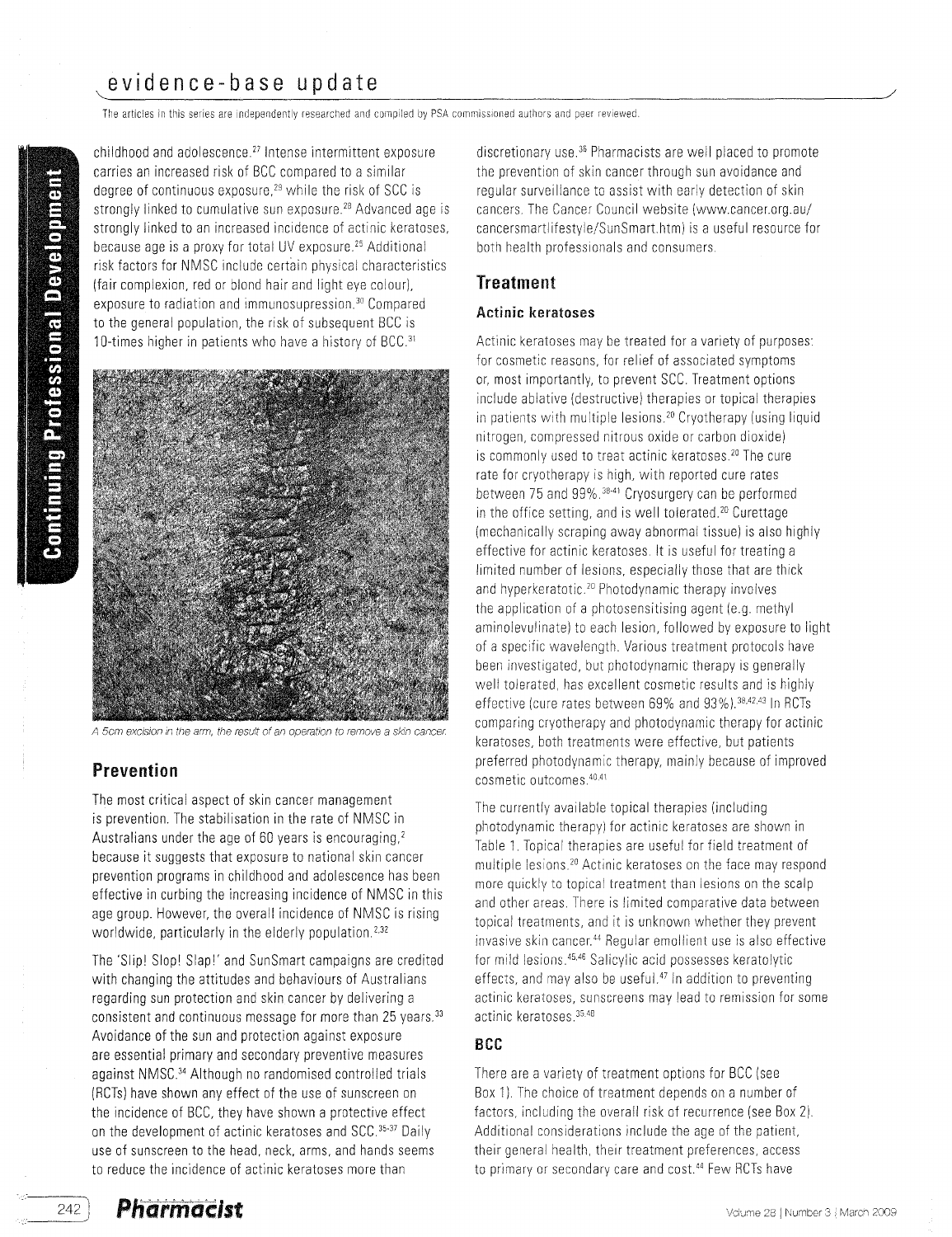# evidence-base update

The articles in this series are independently researched and compiled by PSA commissioned authors and peer reviewed.

|  | Table 1. Topical therapies for actinic keratoses. Modified from NPS News 61, 2008. <sup>44</sup> |  |  |  |  |  |  |  |  |
|--|--------------------------------------------------------------------------------------------------|--|--|--|--|--|--|--|--|
|--|--------------------------------------------------------------------------------------------------|--|--|--|--|--|--|--|--|

| <b>PBS/RPBS</b><br><b>Topical therapy</b><br>listing for<br>actinic<br>keratoses |                                                         | Administration                                                                                                                                         | Reported efficacy                                                                                               | <b>Possible side-effects</b>                                                                                                                                               |  |  |
|----------------------------------------------------------------------------------|---------------------------------------------------------|--------------------------------------------------------------------------------------------------------------------------------------------------------|-----------------------------------------------------------------------------------------------------------------|----------------------------------------------------------------------------------------------------------------------------------------------------------------------------|--|--|
| 5-fluorouracil 5%<br>(Efudix)                                                    | <b>RPBS</b> listed                                      | Once- or twice-daily<br>until there is a marked<br>inflammatory response.<br>Initial course of therapy is<br>usually 3 to 4 weeks but<br>may be longer | 84% to 98% complete<br>clearance in comparative<br>trials (30 days post-<br>treatment and 6-month<br>follow-up) | Temporary pain, burning,<br>redness, blistering and<br>cracking of the skin in the<br>treated area; usually resolve<br>on treatment cessation                              |  |  |
| Imiquimod 5%<br>(Aldara)                                                         | Not listed                                              | 3 times a week for up to<br>16 weeks                                                                                                                   | 45% to 84% complete<br>clearance of lesions on<br>the face and scalp (2 to 8<br>weeks post-treatment)           | Local skin reactions (itching,<br>burning, pain, erythema,<br>flaking, scaling, dryness,<br>scabbing, crusting, erosion<br>and ulceration) are common<br>and can be severe |  |  |
| Photodynamic<br>therapy using methyl<br>aminolevulinate<br>(Metvix)              | Not listed                                              | Treatment consists of<br>1 session                                                                                                                     | 78% to 91% complete<br>response in short-term<br>comparative trials (after 3<br>to 6-months follow-up)          | Temporary pain, burning,<br>erythema, oedema and<br>crusting                                                                                                               |  |  |
| Diclofenac 3%<br>(Solaraze)                                                      | Not listed<br>Twice-daily, usually for<br>60 to 90 days |                                                                                                                                                        | 50% complete clearance<br>vs 20% with placebo<br>(30 days follow-up post-<br>treatment)                         | Contact dermatitis,<br>erythema, rash,<br>inflammation, irritation,<br>pain, itching, tingling<br>or blistering in the<br>treated area                                     |  |  |

evaluated the range of treatment options for BCC, making it difficult to stratify treatments based on effectiveness.<sup>49</sup> Excisional surgery appears to be the preferred treatment, and similar response rates at one-year post treatment have been reported for excisional surgery, curettage plus cryotherapy and photodynamic therapy.<sup>50</sup> The five-year recurrence rate for surgical excision of primary BCC has been reported to be less than 2%.51 Other treatments may be useful if surgical excision is contraindicated or poses an unacceptable risk (e.g. bleeding, scarring).<sup>50</sup> Excisional surgery is associated with fewer adverse effects compared to photodynamic therapy and curettage plus cryotherapy.<sup>50</sup> Photodynamic therapy has been reported to have better cosmetic outcomes than surgery for nodular BCC, but the five-year response to treatment is lower.<sup>52</sup> Cryotherapy, with or without curettage, and curettage and cautery may also be effective treatments in the short-term (up to one year post-treatment).<sup>50</sup> For high-risk BCC, surgical excision, radiotherapy and Mohs' micrographic surgery are suitable options; other treatments are generally used for low-risk lesions.<sup>32</sup>

Topical therapies (e.q. imiquimod applied five times weekly) are reserved for superficial BCC with a low risk of recurrence.<sup>32</sup> Topical imiquimod may also be useful for primary nodular BCC,<sup>32</sup> although it is not approved for this

Box 1. Treatments for BCC. Taken from Telfer et al., 2008.<sup>32</sup>

| <b>Treatment modality</b>  |
|----------------------------|
| <b>Surgical</b>            |
| Curettage and cautery      |
| Cryotherapy                |
| Excision                   |
| Laser destruction          |
| Mohs' micrographic surgery |
| Nonsurgical                |
| Imiquimod 5% (Aldara)      |
| Photodynamic therapy       |
| Radiotherapy               |

indication in Australia. There is limited data on the efficacy of 5-fluorouracil for BCC, and it is not approved for this indication.<sup>44</sup>

#### see

Most cutaneous SCCs are easily treated, and the cure rate is high.<sup>18</sup> However, there is still a risk of recurrence or metastasis. There is limited data on the relative